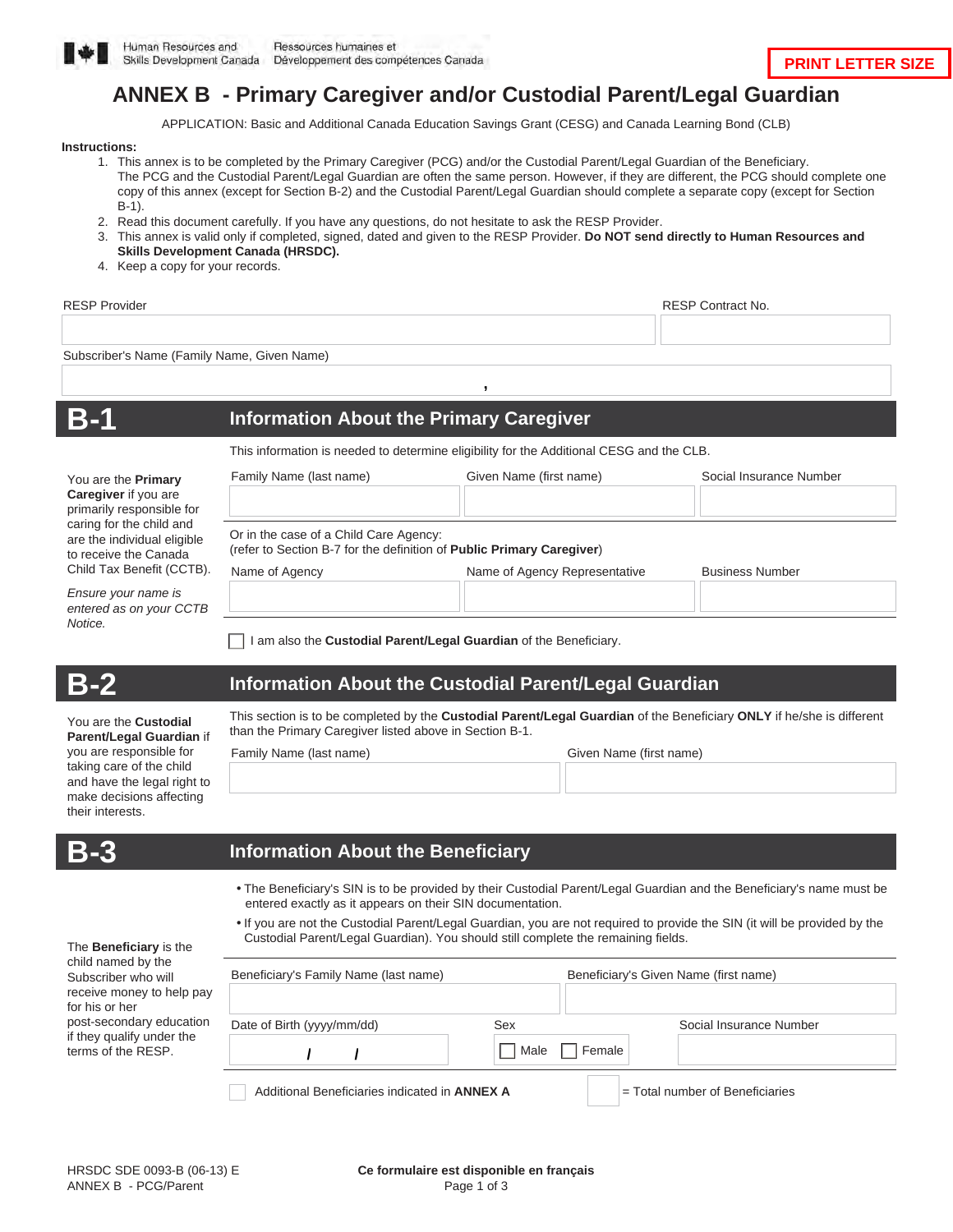**Payment of the Additional CESG and the CLB** This section is optional and should **ONLY** be used if you **DO NOT** want to apply for all available grants and bond. This section gives the option to **NOT** apply for the Additional CESG and/or the CLB. Reasons that you may not want to apply could include: 1. The RESP Provider does not offer all government grants and bond. The child will not receive the Additional CESG or the CLB if they are not offered by the RESP Provider. Be sure that you know which ones are offered. 2. The RESP has more than one Beneficiary and they are not all siblings, in which case the Additional CESG and CLB cannot be paid. 3. The CLB has already been requested for this child in another RESP. (CLB payments can only be made to one RESP at a given time.) 4. The Primary Caregiver does not want to share their adjusted family net income information, in which case the Additional CESG and CLB cannot be paid. *Note that this section applies to all Beneficiaries listed on this form, including ANNEX A.* I **DO NOT** want to apply for the **Additional CESG** in this RESP. I **DO NOT** want to apply for the **CLB** in this RESP. **Declaration and Consent** I understand that the Subscriber has authorized the RESP Provider to request the Trustee to apply for the Additional and/or Basic CESG and/or the CLB in respect of the Beneficiary.

> I (the Primary Caregiver) understand that in order for a payment of the Additional CESG and the CLB to be made, my adjusted family net income will be verified with the Canada Revenue Agency (CRA) unless the Beneficiary is maintained by a department, agency or institution. My adjusted family net income information will be provided to HRSDC by the CRA.

I confirm that I am the Primary Caregiver or the Public Primary Caregiver's authorized representative of the Beneficiary and/or the Custodial Parent or Legal Guardian of the Beneficiary as indicated above and I designate the RESP indicated in this document to receive, in trust, any payments of the Additional CESG and/or the CLB as applicable.

I understand that the *Privacy Act* gives me (or my authorized representative) the right to access or request correction to my personal information and the Beneficiary's (if applicable) kept in the government file.

I confirm that I have read and understood this document, including my privacy rights found in Section B-6, and I have received a copy of this document, and I consent to the use and sharing of my personal information and the Beneficiary's personal information (if applicable).

Signature Date (yyyy/mm/dd)

**Where to get more information about the Canada Education Savings Program: Phone:** 1 888 276-3624 / 1 800 465-7735 for TTY users only **E-mail: cesp-pcee@hrsdc-rhdcc.gc.ca Internet: www.hrsdc.gc.ca**

You must read this section and sign to receive the grants and bond in this RESP.

*The use of singular (such as Beneficiary) also includes the use of plural as the context requires.*